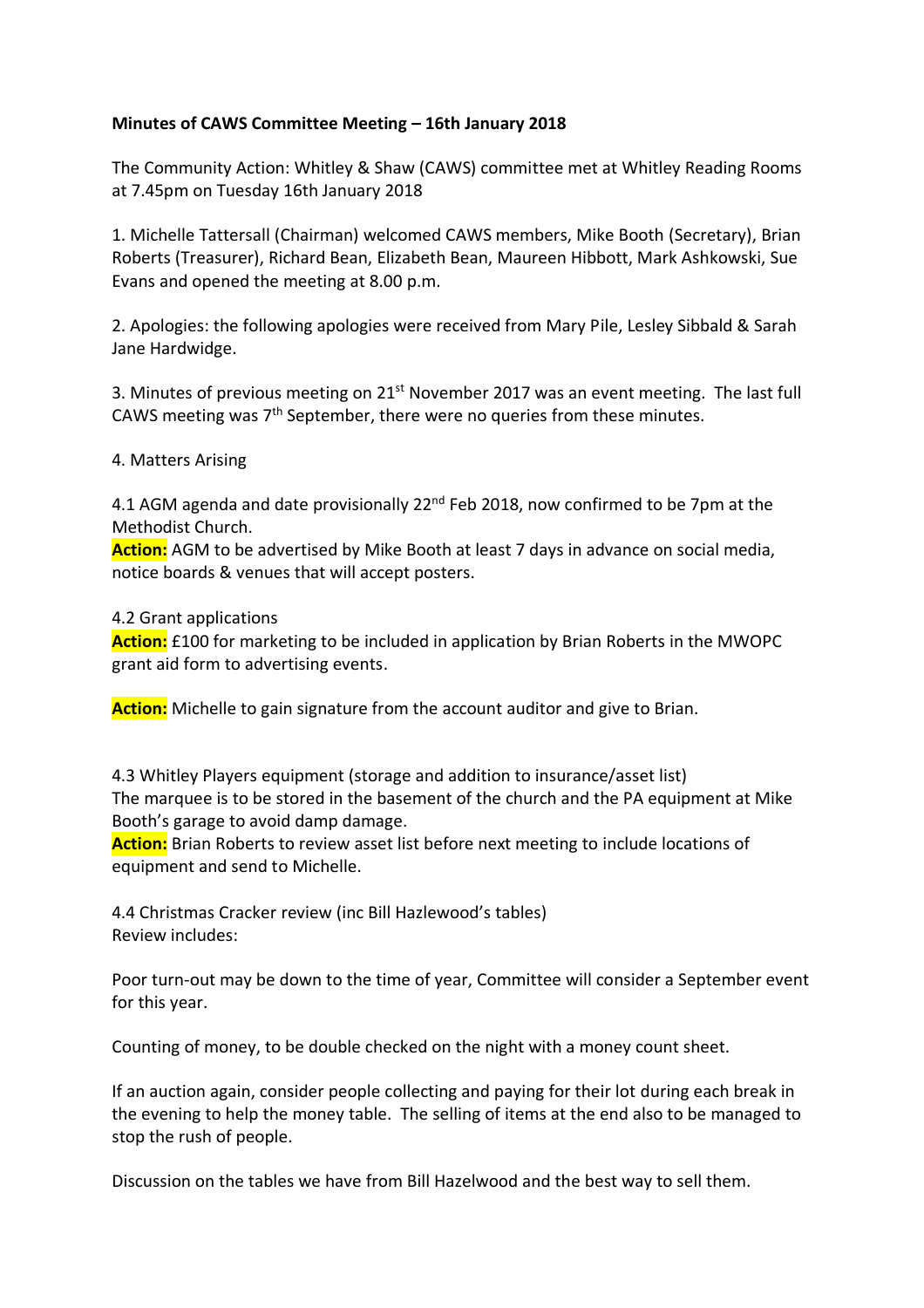**Action:** Mike Booth to photograph Bill Hazelwood furniture and put up for sale locally (large table £150/small table £50).

### 4.5 Data Protection

GDPR similar to previous DPA rules but will affect all. Mark and Michelle ran through what the changes are, how this relates to CAWS and the potential result if we do not follow the guidelines.

**Action:** MB, MT & BR to review current documents & guidelines and document our policy on how we store emails and phone numbers. This is to be brought to the next committee meeting for comment.

### 5. Finance

The full year accounts reviewed and approved by the committee.

# 6. CAWS Objectives

6.1 Improving villages

6.1.1 Telephone boxes

Aviva funding = £200 + possible additional £100

**Action:** Mike Booth to apply to area board for additional funding (1 application per box)

**Action:** Mike Booth to check on maintenance agreement with Teresa Strange

**Action:** Mike Booth to start Phone Box working group after Easter and advertise locally for help.

- 6.1.2 Recreational Fund working Group Michele will drive this forward once she has stood down as Chair
- 6.1.3 Best Kept Villages competition Certificates to go to village hall committee and request to be put up in the hall

Add to agenda after AGM for someone to take this forward

- 6.1.4 Footpath and Stiles Nothing to report
- 6.1.5 Litter Pick date (Jan  $28<sup>th</sup>$ ) Venue and time moved to 1pm at Shaw School Poo spray to be used to highlight and fouling issues **Action:** Michelle to organise paperwork **Action:** Mike to advertise on facebook
- 6.2 Other on-going activities
	- 6.2.1 Community Emergency Group (Report)
		- MWOPC preparing a new pamphlet that will include CEG data
	- 6.2.2 Speed Watch (Report) Nothing to report
	- 6.2.3 Neighbourhood plan Nothing to report
	- 6.2.4 Connect magazine next deadline =  $12<sup>th</sup>$  Feb for March edition **Action:** Mike/Michelle to prepare article.